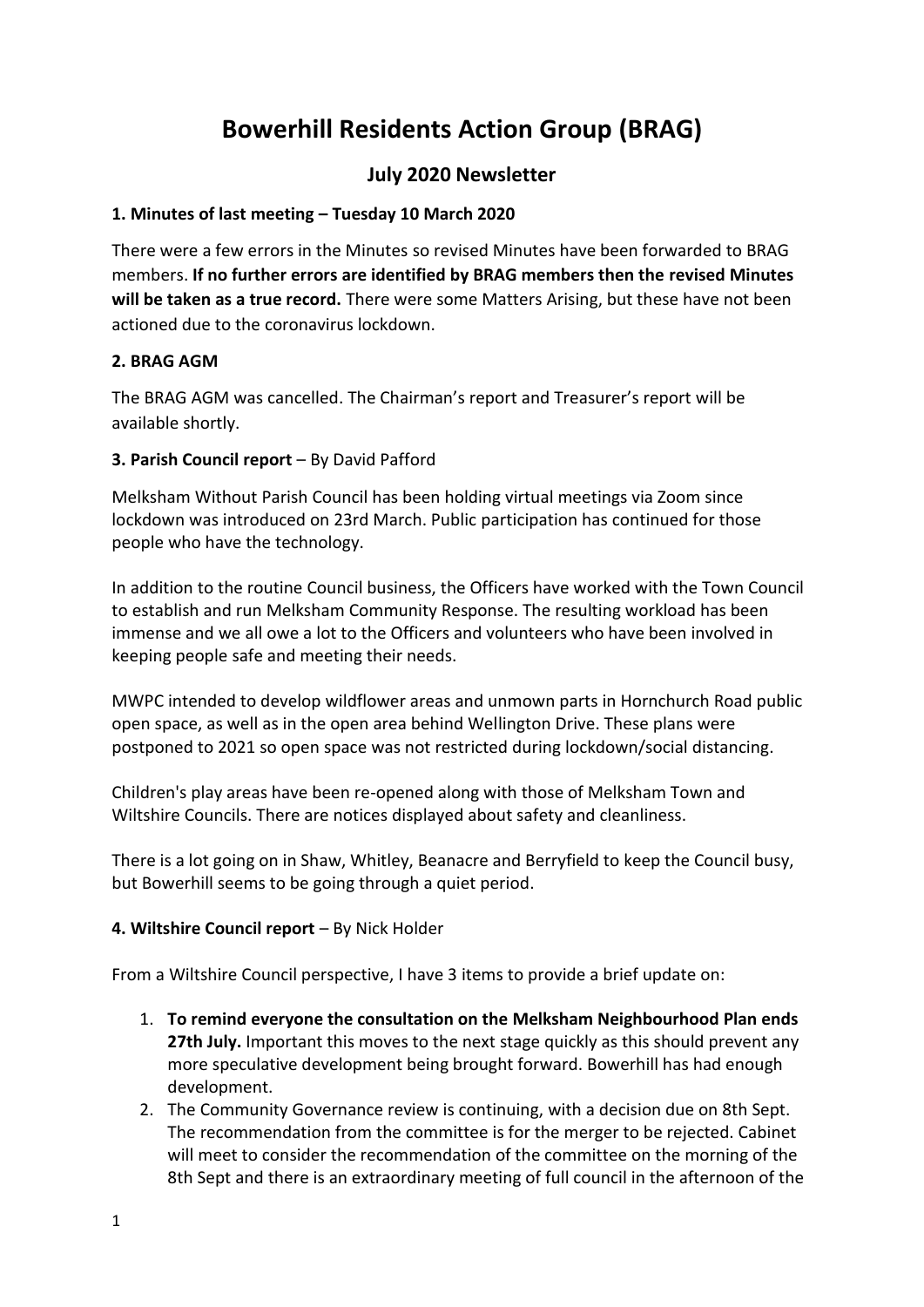8th Sept when the decision will be formally made. It is unlikely cabinet will overturn the recommendation of the committee. I am planning to speak at full council on the 8th of September, which will be my maiden speech at full council.

3. Councillors Phil Alford, Ben Anderson and I will shortly be meeting with Councillor Bridget Wayman, who has Cabinet responsibility for highways, to understand when detailed plans for the proposed Melksham bypass will be brought forward. I will keep BRAG etc updated when I have news.

### **5. Treasurer's Report** – By Jenny Butcher

(Jenny is shielding Graham from the virus due to his health issues. When BRAG meetings do start up they will not be attending so Jenny will do the Treasury duties from home but if this is not acceptable perhaps someone else can take on the Treasurer role.)

#### BRAG Bank account as of July 2020

#### AGM BALANCE APRIL 2020 £361.68

INCOME

| MWPC GRANT 01/06/2020               |   |                                                        | £400                             |        |
|-------------------------------------|---|--------------------------------------------------------|----------------------------------|--------|
| Benevity giving platform 18/06/2020 |   |                                                        | £350                             |        |
|                                     |   | TOTAL                                                  | £750                             |        |
|                                     |   | Add AGM 2020 balance £361.68                           |                                  |        |
|                                     |   |                                                        | $=$ £1111.68                     |        |
| LESS EXPENDITURE                    |   |                                                        |                                  |        |
|                                     |   | 000315 25/05/2020 two containers fuel & Grommet £41.68 |                                  |        |
|                                     |   | 000316 10/07/2020 two containers fuel                  |                                  | £39.98 |
|                                     |   |                                                        |                                  | £81.66 |
| Bank balance July 2020 £1111.68     |   |                                                        |                                  |        |
| Less expenditure                    |   | <u>£81.66</u>                                          |                                  |        |
|                                     | Ξ |                                                        | £1030.02 BRAG balance 22/07/2020 |        |

#### BRAG Accounts

Due to lockdown the £400 grant from MWPC was not banked (by post in the end) as we were in complete lockdown, so I posted to NAT WEST Devizes late May so is not showing on AGM 2019/2020 Accounts. So now shows on 2020/2021 figures.

Dave Sutton one of our Picnic Area volunteers applied to his firm for another £350 grant for volunteering for the group which was approved within a week and now showing in our accounts which was a wonderful surprise.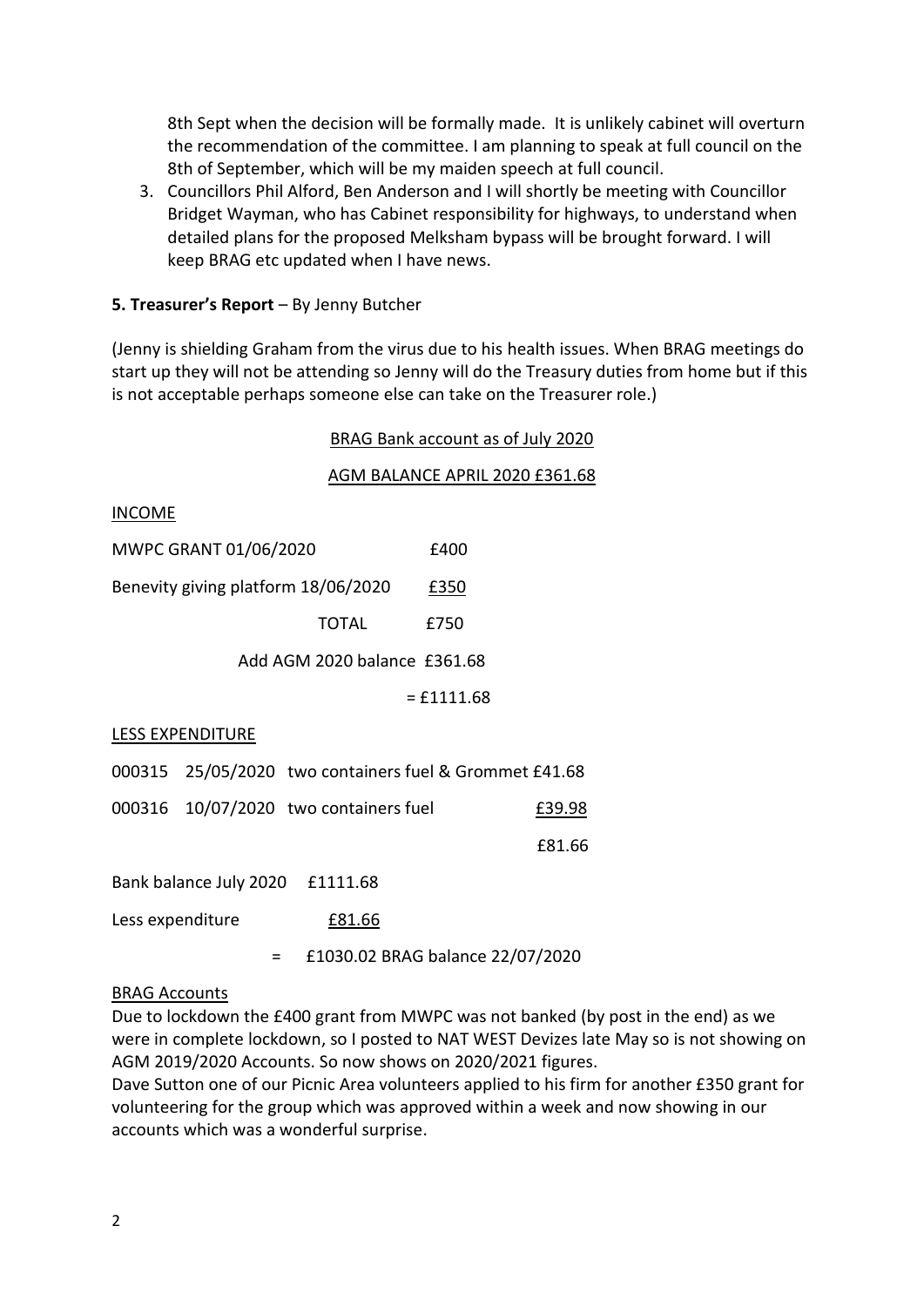## Outstanding Bills to pay this year is

Public liability Insurance which normally is paid in July but they have given us three months free with cover so now due in October 2020 estimated at £251.77 ?? (last years figure).

Melksham Shed are or should I say were in the process of making the round seat to go around the "Old Oak Tree" Picnic Site. The cost for the materials was approximately £350 and BRAG will need to buy cement etc to bed it in so extra costs there, plus I would like to ask if the BRAG committee would like to consider offering Melksham Shed another £100 for their funds for all the hours put in making this seat for us. **Do BRAG members agree to this?** So, costings on this would come to approximately £450. I saw one of the Melksham Shed volunteers down on the picnic Site a week ago who was involved with the making of the seat so like us all work stopped when the lockdown started in March so because of the social distancing problem in their premises our seat may be a while yet.

Other usual expenses - Rent when we do meet up, running costs on the strimmers etc, Picnic Area expenses i.e. paint, gloves, future vandalism.??

## Future Grants

Tesco blue token scheme has been put on hold, but BRAG will get some money from this whether its 1st 2nd or 3rd. I was hoping they would just split the money between us three but that is "common sense" but we will see.

Taylor Wimpey - I did send an email seeing if they would grant us some money but that's gone AWOL so when I find another window of opportunity will write a letter to Samantha Roff and see what happens??

## **6. Report on the picnic area** – By Jenny Butcher

We are meeting regularly Tuesday mornings on the Picnic Site which works well with working in the fresh air and social distancing when its coffee time. But any contact inside with other people is a no no now.

Roy and Dave have been busy keeping the grass down, clearing the ditches along the bridle path plus Graham has been trimming hedges trees where necessary plus we have part of a willow large branch come down in the ditch at the back of the site. We have reported it to Colin who will clear for us in the future as he is licenced etc to do this safely.

I have been planting, weeding like mad as soon as the weather looks as though it will rain as before it was like concrete.

Sheila May at the moment has not been joining us but I have just recruited another volunteer Brenda Chandler who used to run the Villager newspaper and I knew her through Dorothy House when I worked as a volunteer with her for 13 years so when she came along for a walk last Tuesday I managed to persuade her to try us this week which she did and enjoyed weeding the picnic site so if she can still stand up this morning we will see her next week, I hope.

## **7. Litter Picking** – By Pauline Helps

At the start of the lockdown there were some cases of fly-tipping that Wilts Council dealt with promptly. After that there was very little litter, probably because the fast food outlets